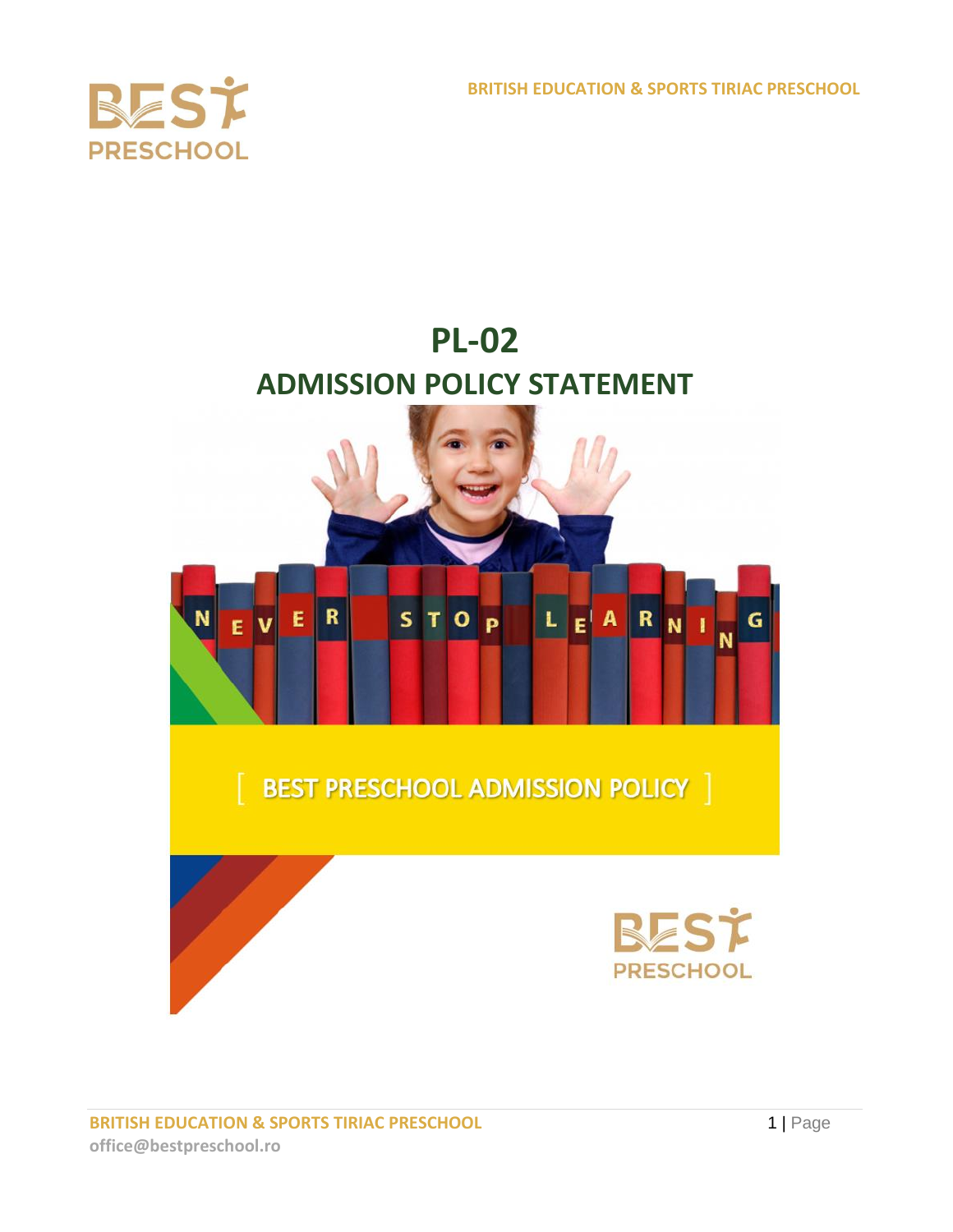

## **I. POLICY STATEMENT**

It is our intention to make our setting accessible to children and families from all sections of the local community. We aim to ensure that all sections of our community have access to the setting through open, fair, and clearly communicated procedures.

### **II. ADMISSION PROCESS**

Each prospective BEST family must take the following steps to complete the application process**:**

### **2.1. Parent Visit**

Parents/carer contacts are required to begin the admissions process with a private tour of the school. Private tours of the school can be scheduled directly with: Head of Preschool

[Click here to register for a tour.:](about:blank) [https://bestpreschool.ro](https://bestpreschool.ro/) Access will be granted based on prior appointment with the Head of Preschool.

### **2.1.1 Health and Safety Measures for Visitors to our Preschool**

Visitors are kindly asked to show their ID at the entrance and sign in.

During state of alert, we allow access only to visitors who wear a mask which covers the mouth and nose. On arrival, all the visitors are kindly asked to use hand sanitising and disinfection mats.

Visitors will have their temperature checked before access is permitted into the school. If their temperature is higher than 37.3 °C, the visitor will be directed to a waiting area for a second check. Those who still have their temperature showing over 37.3 °C, will not be admitted and advised to consult their family doctor.

There will be a dedicated entrance for access into the kindergarten and leaving the campus. Visitors will be allowed to enter an office one at the time, respecting the social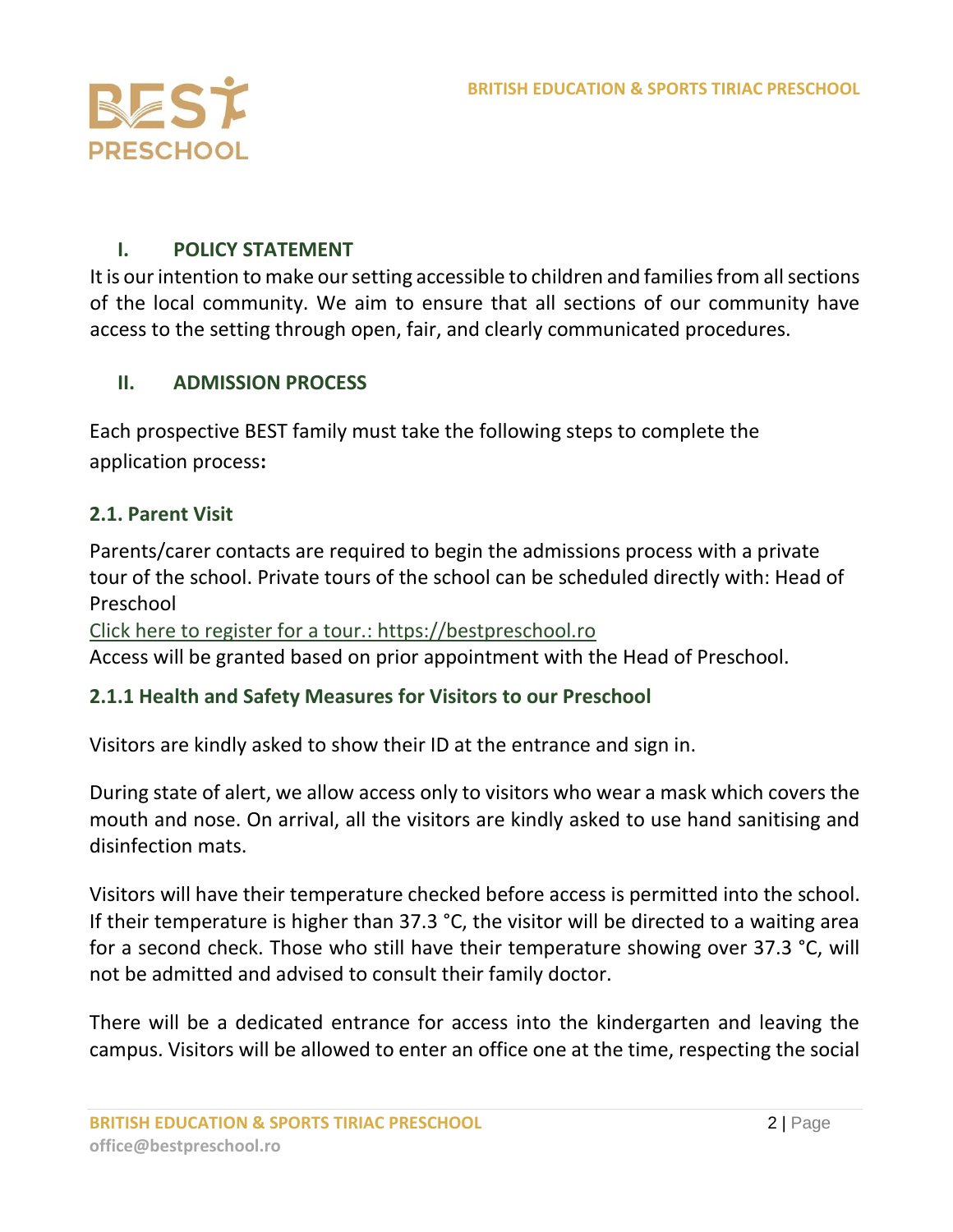

distancing rule. The remaining visitors will wait outside, keeping the required social distance.

Wearing a face mask is always mandatory in the kindergarten premises and the social distance rule of a minimum 2m must be respected.

# **2.2. Application**

Interested parent / carer contacts must apply for their child, with attention to: Admissions with the non-refundable registration fee.

## <https://bestpreschool.ro/contact/>

The parents will receive an application reference number and, they must complete GDPR Information Note and GDPR Agreement

When the parents have received this number, the school management will email the date and time of the admission session for which their child is registered.

For any additional information, parents/carers can contact the Office Manager of the preschool at the following email address: [office@bestpreschool.ro](mailto:office@bestpreschool.ro)

# **2.3. Parent Interview/Children's Visit**

Parents and children meet with the Head of Preschool for an informal discussion of classroom procedures, outdoor concept, expectations, motivators, and objectives. The Head of Preschool informs them about the Policies and Procedures folder (*which is always kept in the Head's Office*) and explains that these are the terms on which childcare is provided and that the agreement to care for their child is subject to them.

### **2.4. Notification**

After viewing, the parent/carer will be given an '*Enquiry of Interest*' form to complete and return if they have not already done so; a copy of the contract to be completed and returned. Upon receipt of the contract, it is sent to the Group's Legal Team, signed by the CEO, and returned to the school.

The Admission Committee makes the decisions on a rolling basis throughout the school year as spaces become available. Parents will receive a response approximately 1 month after receipt and 2 months before the child is due to start, either offering a place or saying that there is no place available. When a place is accepted: - the (*non-refundable*)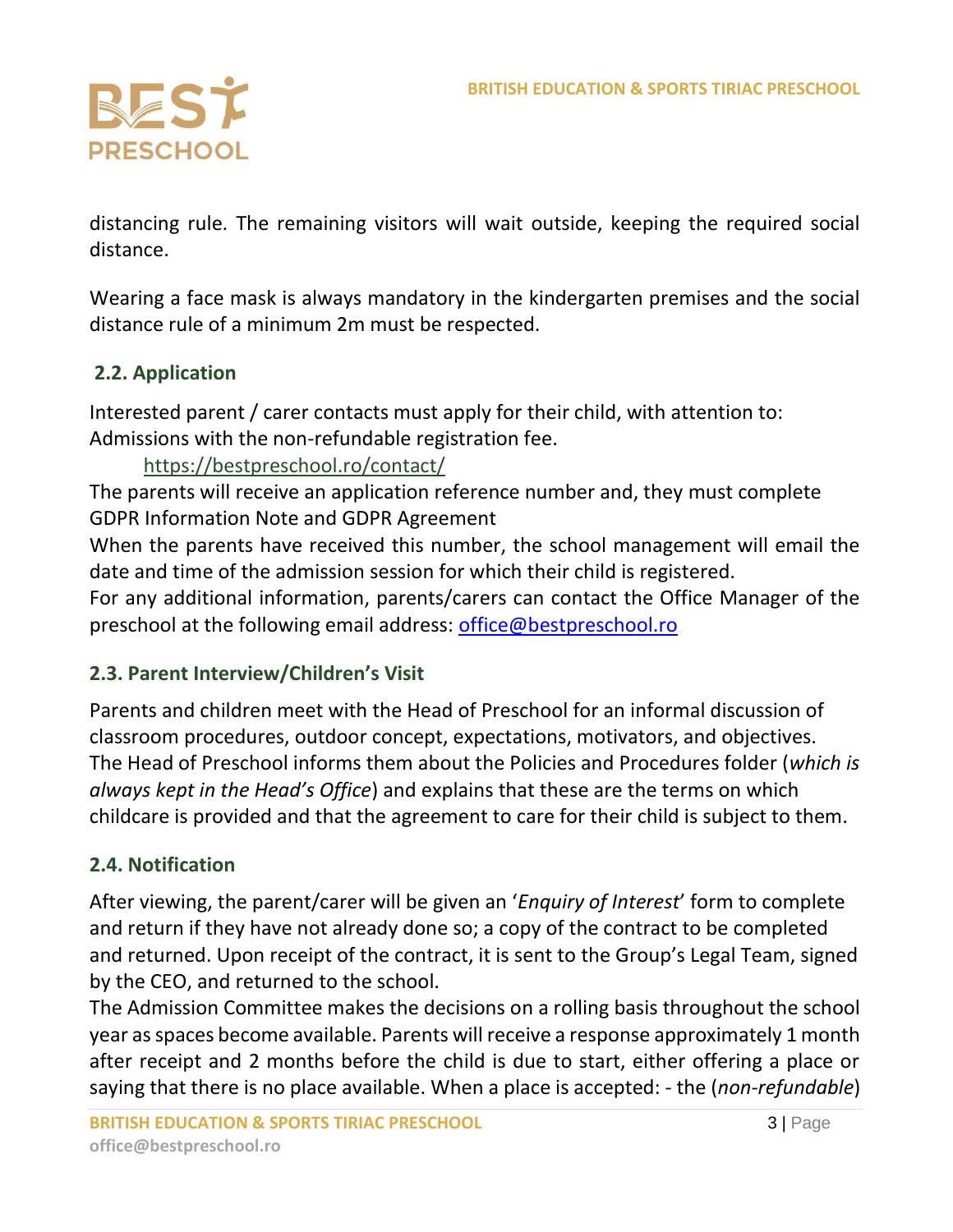

deposit; signed acceptance form and Childcare Agreement are sent to the parent/carer, plus a letter inviting the parent/carer to bring the child in for a visit at the end of the term prior to the child starting.

The **Admission committee** takes the admission decision, has the role of:

- validating the correctness / preparation of the documents, certifying the correctness of the selection process, solving the appeals received within 48 hours, and is composed of the functions below:
- Head of Preschool
- Office Manager
- Paediatrician
- Legal advisor

### **2.5. Waiting List**

Information on the waiting list will be sent if needed. We arrange our waiting list on a *'first come, first serve'* basis. In addition, our policy may consider the following:

- siblings already attending the setting.
- alumni's children.

We ensure that information about our setting is accessible, in written and spoken form and, where appropriate, in more than one language. We will provide translated written materials where language needs of families suggest this.

Parents/carers who have been on the waiting list the longest will be given extra weight, when a place becomes available. The academic calendar begins in September and ends in June.

Children enrolling in the BEST Preschool programme must be aged:

- **Pre-Nursery** Acorns 2 years by September 1st
- **Foundation 1 (Nursery)** White Oaks 3 years by September 1st
- **Foundation 2 (Reception)** Red Oaks 4 years by September 1st
- **Foundation 3 (Year 1) -** Green Oaks 5 years by September 1st

# **III. COMPLETE PAPERWORK / DOCUMENTS**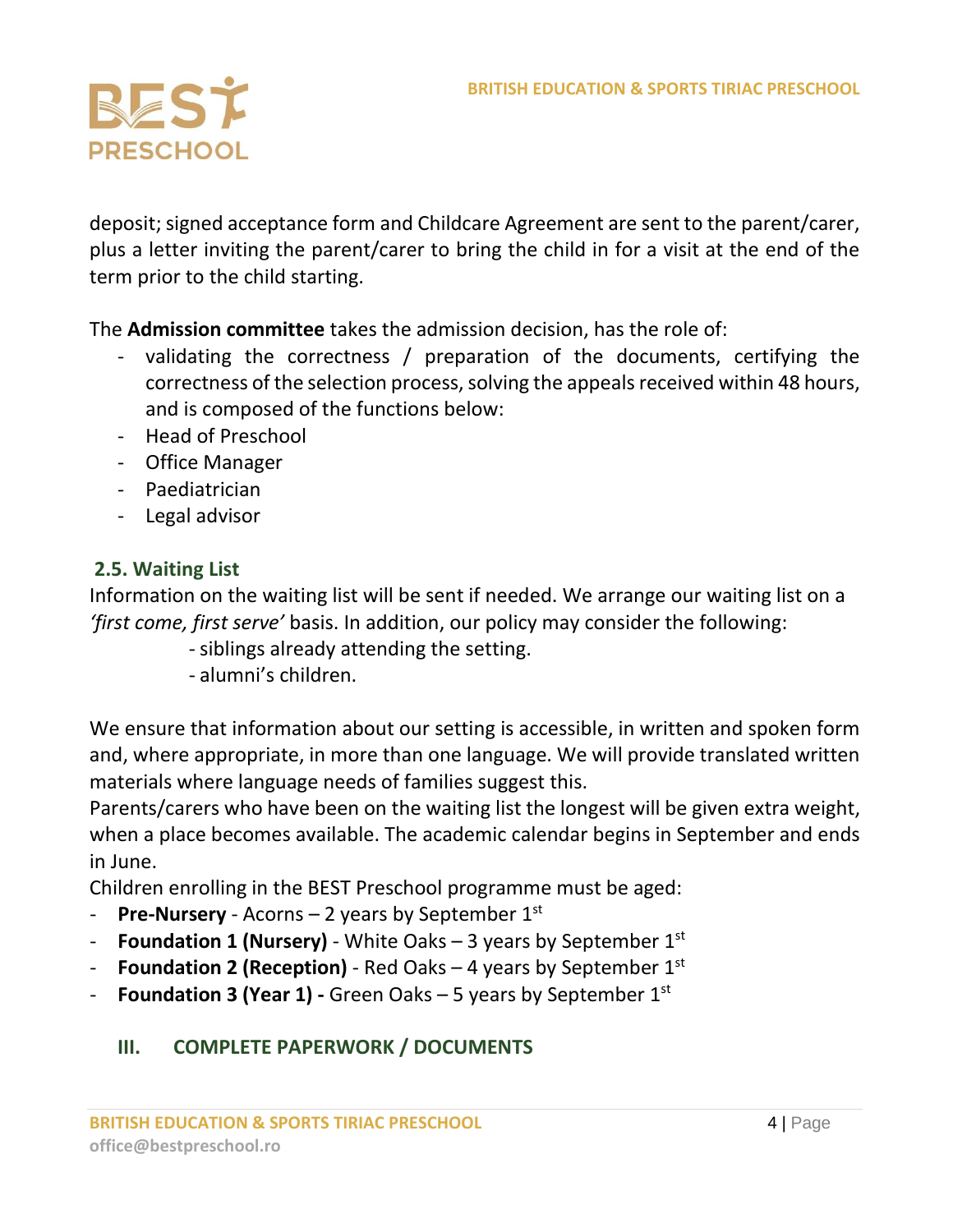

Parents must complete the forms listed below, show the original copy, and return them to the Head Office prior to the enrolment date.

 Standard Medical Record Vaccination certificate Child's Birth certificate or passport (original & copy) Food allergy emergency plan (registration form) Emergency contact information (registration form) GDPR Information Note and GDPR Agreement Authorised Person Collection Form

After Masterange sign, we post the parents a copy. We are unable to accept incomplete paperwork.

#### **IV. Class organisation**

**Pre-Nursery** is for children who are 24 months old by 1st September in the year of entry until 3 years

**Foundation 1 (Nursery)** is for children who have turned 3 years of age by 1st September in the year of entry until 4 years

**Foundation 2 (Reception)** is for children who have turned 4 years of age by 1st September

**Foundation 3 (Year 1)** is for the children who have turned 5 years of age by 1<sup>st</sup> September

#### **Learn more about our Preschool Curriculum**

- Our ability to provide facilities for the welfare of the child.
- We describe our setting and its practices in terms that make it clear that it welcomes both fathers and mothers, other relations, and other carers, including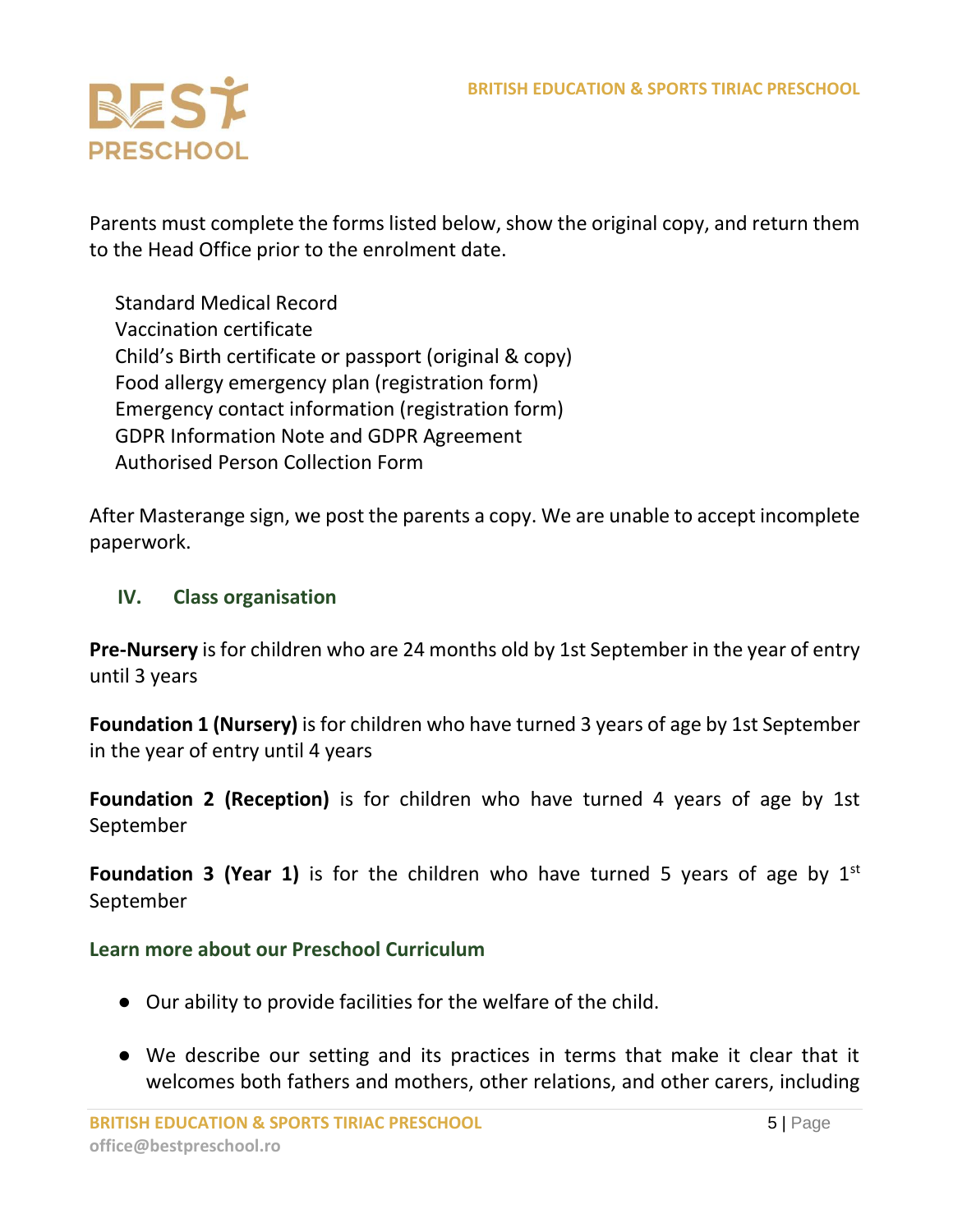

childminders.

- We describe our setting and its practices in terms of how it treats each child and their family, having regard to their needs arising from their gender, special educational needs, disabilities, social background, or from English being a newly acquired additional language.
- We describe our setting and its practices in terms of how it enables children and/or parents with disabilities to take part in the life of the setting.
- We monitor the background of children joining the group to ensure that our intake is representative of social diversity.
- We make our Valuing Diversity and Promoting Equality Policy widely known.
- We are flexible about attendance patterns to accommodate the needs of individual children and families, providing these do not disrupt the pattern of continuity in the setting that provides stability for all the children.

#### **IV. ADMISSION REGISTER**

For each pupil, in BEST Preschool the admission register must contain:

• name in full.

• sex; this should be the birth sex unless the person has obtained a gender recognition certificate (not available in England under the age of 18).

• all known addresses for the parents and pupil and an indication of where the pupil usually lives.

• at least one telephone number at which the parent with whom they normally live can be contacted in an emergency; preferably two telephone numbers 'where reasonably possible' for each pupil; extra steps may be required to ensure there is more than one contact for pupils with fewer than two parents/carers.

- day, month and year of birth.
- day, month and year of admission or readmission to the school.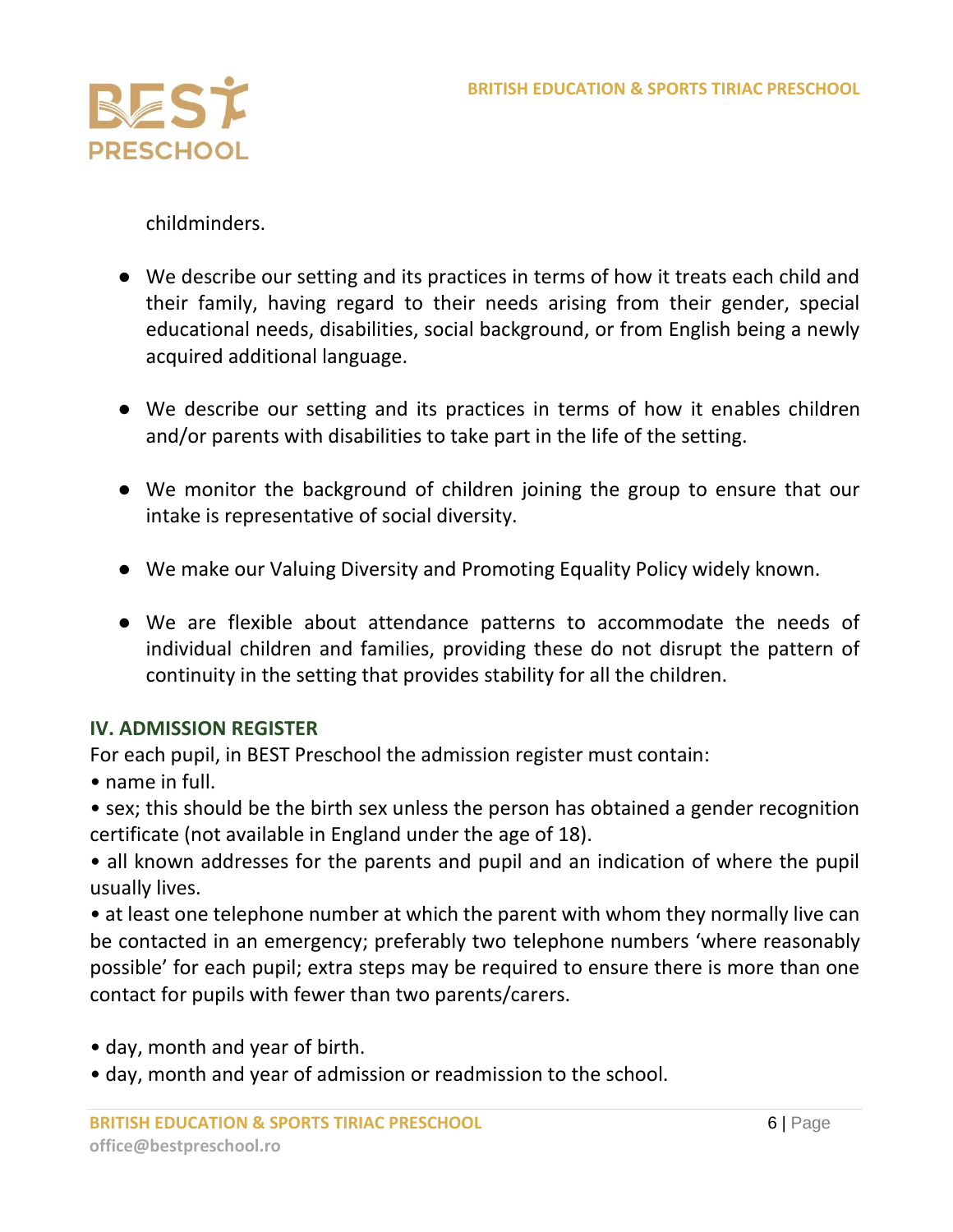

• name and address of the school last attended, if any.

• the name of the destination school (or additional school, in the case of dual registration) notified by a parent and the first date of attendance, where it is reasonably practicable for the school to ascertain this information.

The name of a pupil will be included in the register *from the beginning of the first day* on which the school has agreed, or has been notified, that the pupil will attend the school. For most pupils, the expected first day of attendance is the first day of the school year.

In Romania there are no regulations about when pupils can be deleted from a school register. BEST Preschool does not off-roll a child without good reason or without considering the child's welfare.

For keeping the registers updated, teaching and medical staff:

• register entries must be in ink and any amendments must show the original and amended entries, the reason for the amendment, the date of amendment and the name of the person making the amendment. A computerised register counts as being in ink.

- computerised registers must be backed up regularly
- all registers (whether computerised or in hard copy) must be retained for three years.

Name of signatory: Role of signatory: **Administrator** 

Name of signatory: Role of signatory: **Head of Preschool**